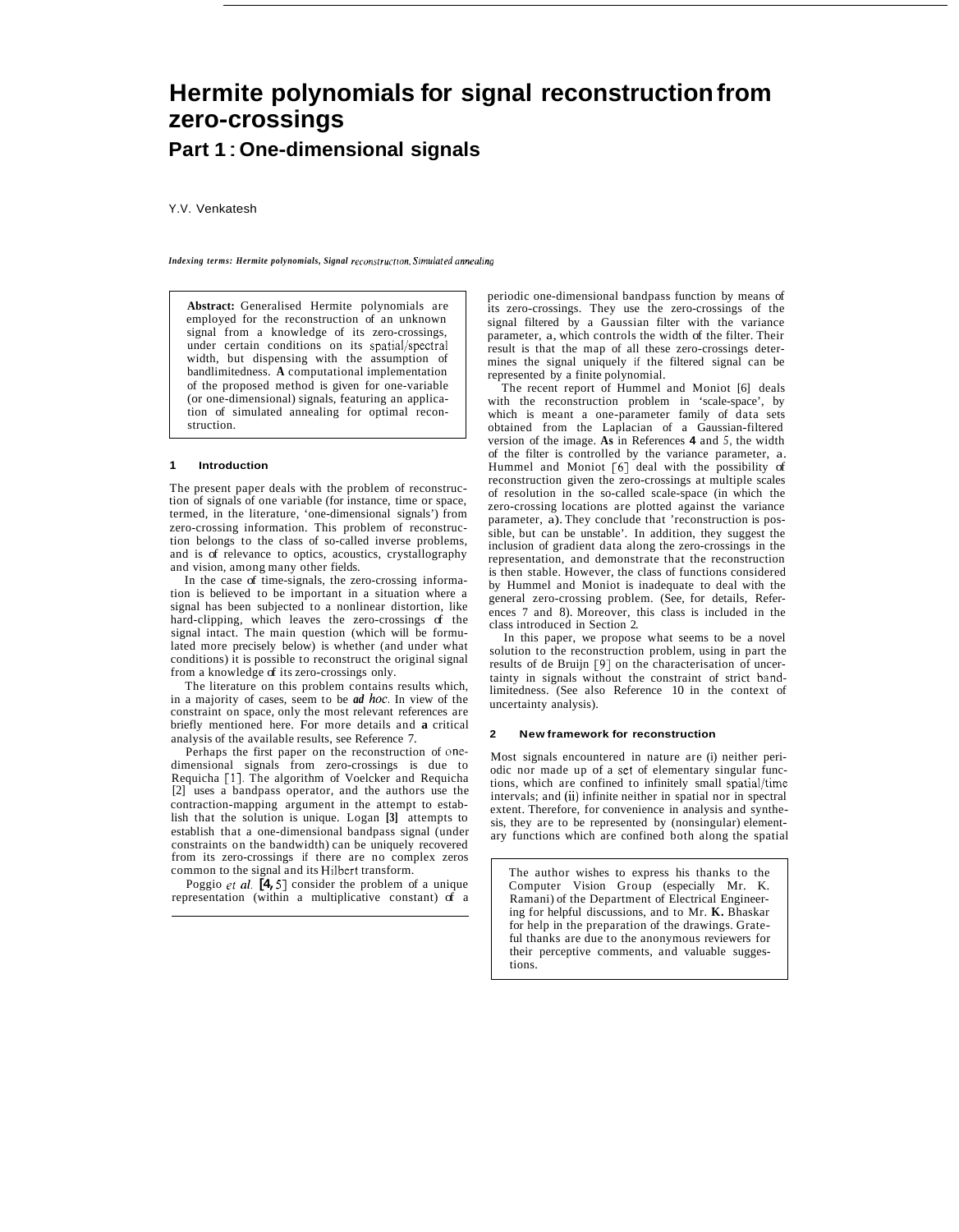and spectral axes. It may be noted here that, in the literature on signal processing, one- and two-variable functions are called one- and two-dimensional signals, respectively.

If a one-variable signal (such as a speech signal as a function of time) is considered in a time-window of a finite size (as is normally done in speech signal analysis), its Fourier transform cannot have finite width. The duality property in Fourier analysis tells us that confining the spectrum of the speech signal to a finite part in the frequency domain forces, in turn, the signal to have infinite extent (or width) in the time domain.

Similarly, if we consider an image as a function of two (space) variables in the (finite) field of view of a camera or of the human visual system, its Fourier transform cannot be confined to a finite part of the (two-variable) spectral domain. Moreover, it is believed, on the basis of empirical findings, that the human visual system does have characteristics which exhibit this type of finiteness in both the spatial and spectral domains.

On the contrary, recall that the assumption of finite bandwidth is the foundation on which most of the results of both one- and two-dimensional signal processing are based, including those of reconstruction from zerocrossing information.

In the paper, we propose the use of a window of a certain 'effective width' for each of the two domains. If, as in the case of the speech-signal analysis, a time-frame is to be considered, this could be imbedded in the effective width. Similarly, the finite physical image could be contained in the region bounded by the effective widths in the **x-** and y-directions. Of course, the effective width is determined by the nature of the signal, and is in fact related to the uncertainty, in its characterisation  $\lceil 10, 19 \rceil$ and 211.

An analogy with the complex-frequency Fourier transform is perhaps appropriate here. It is the positive part **of**  the frequency that is of practical relevance, whereas the negative part is necessitated by the mathematical framework involving complex exponential functions.

Similarly, the framework proposed in this paper is applicable, in general, to situations in which the 'time/ space' window can be imbedded in an 'effective-width' window, thereby facilitating the development of a consistent mathematical theory.

#### *2.1 Information content in zero-crossings*

A reference has already been made to the significance of reconstruction of a one-variable signal from zero-crossing information. Apart from this, a virtue of signal representation by zero-crossings is that it eliminates dependence on dynamic response range (gain), as the zeros are independent of signal amplitude. It should, however, be noted that this necessitates high accuracy in the localisation of the zeros.

As far as images (or functions of two variables) are concerned, a scheme suggested for image representation (see, for instance, Marr [17]) in the models of biological vision is the encoding of the extrema in the blurred spatial derivatives of the image. The blurring is modelled by a Gaussian function. Furthermore, such representations are useful, and contain significant information because they identify image regions marked by abrupt changes in brightness, such as those that arise at the edges of the objects and occlusion boundaries. Mathematically, the extrema in the blurred spatial derivatives are the loci of zero-crossings. Fig. 1 shows a typical scanline of the Laplacian of a Gaussian-blurred image.

According to Marr [17], the zero-crossings of the scanline shown in Fig. 1 are points where important information (pertaining to the original image) is contained. When



**Fig. 1** *Typical scan-line* of **a** *Laplace-Guussian~ltered image* 

we deal with images (as two-variable functions), the zerocrossing contours result in something similar to line drawings. And we know how perceptually rich are line drawings, such as cartoons. Therefore, the zero-crossing scheme is suggested as a plausible approach to compact information encoding in biological visual systems.

#### *2.2 Space of one-variable signals under consideration*

We assume that the signals under consideration are defined over  $(-\infty, \infty)$  in both the time/spatial and spectral domains. In what follows, *t* is an independent variable which, in practice, could be interpreted as either time or space. Let  $f(t)$  be a real-valued function of  $t \in \mathcal{R}$ , with the Fourier transform

$$
F(jw) = \int_{-\infty}^{\infty} f(t) \exp(-jwt) dt
$$

The two functions,  $f(t)$  and  $F(jw)$ , form a Fourier integral pair. The classical uncertainty principle says that they cannot both be of short duration or be highly concentrated.

One interpretation of this is obtained by defining the spread of the function as follows. We say that  $f$  is essentially concentrated  $[10]$  on a measurable set X, if there is a function  $g(t)$  vanishing outside  $X_1$  such that

$$
\|f-g\|\leqslant \delta
$$

where  $\|\cdot\|$  is a suitable norm and 6 is a (prespecified, arbitrarily) small positive quantity.

Similarly, we say that *F(jw)* is essentially concentrated on a measurable set  $W_1$  if there is a function  $G(jw)$  vanishing outside  $W_1$  with

### $\|F(jw) - G(jw)\| \le \delta$

for some suitable norm  $\|\cdot\|$  and positive  $\delta$ .

Then the function  $f(t)$  is essentially zero outside an interval of length  $X_1$ , and  $F(jw)$  is essentially zero outside an interval of length  $W_1$ . Under these conditions, the uncertainty principle leads to the inequality,  $X_1W_1 \ge 1$ .

A similar inequality for the uncertainty principle can be obtained by defining the time/spatial and spectral spreads of the function as follows. Let

$$
E = \int_{-\infty}^{\infty} |f(t)|^2 dt
$$
  
= 
$$
\int_{-\infty}^{\infty} |F(w)|^2 dw/(2\pi)
$$
 (1)